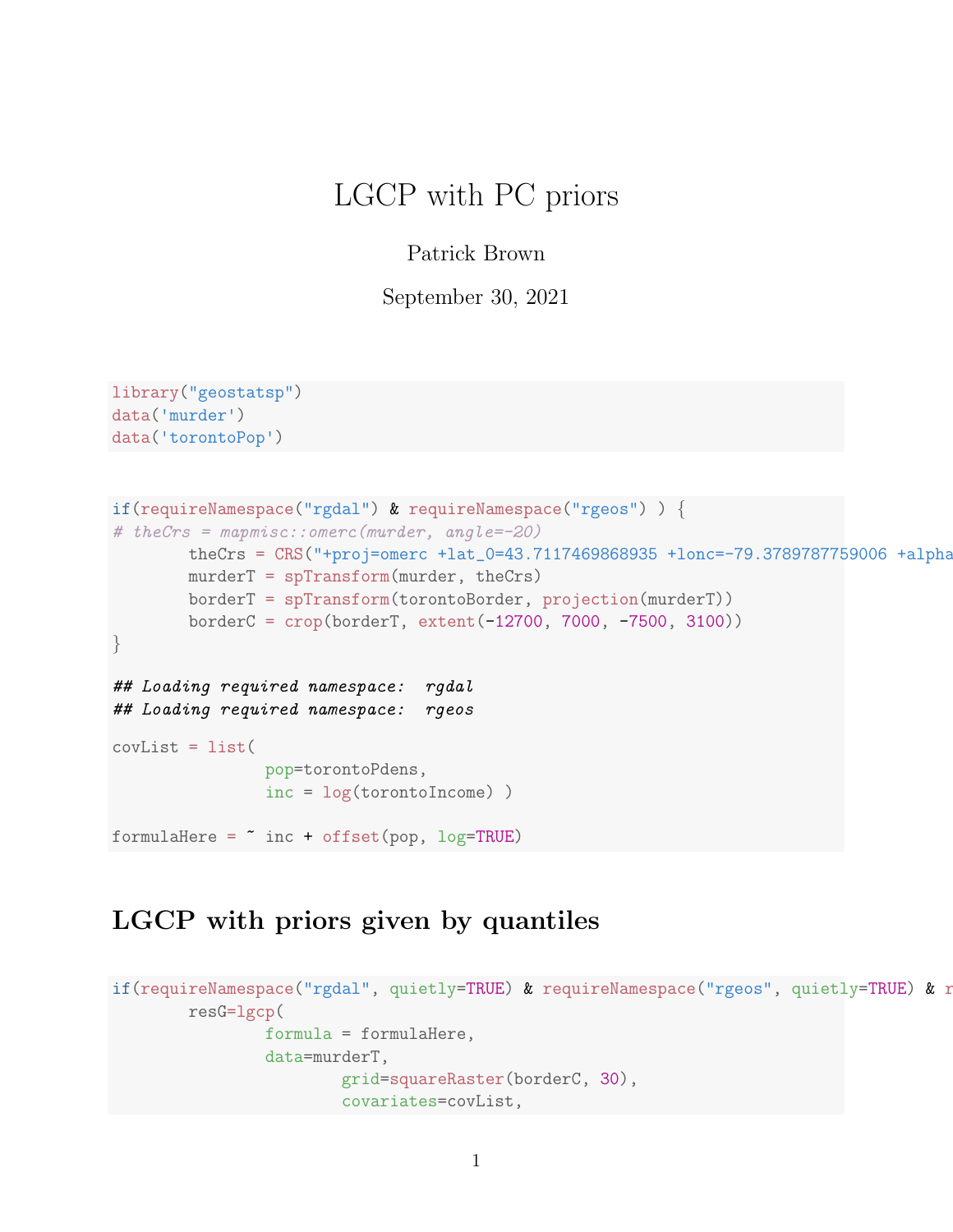```
border=borderC, buffer=2000,
                        prior = list(
                                sd = c(lower = 0.2, upper = 2),range = c(10w + 2, upper=20)*1000,
                        control.inla=list(strategy='gaussian')
       )
} else {
       resG = NULL
}
```
## LGCP with penalised complexity prior

 $pr(sl > 1) = 0.05$  and  $pr(phi < 0.2) = 0.95$ 

```
if(requireNamespace("rgdal", quietly=TRUE) & requireNamespace("rgeos", quietly=TRUE) & r
        resP=lgcp(formulaHere, data=murderT,
                        grid=squareRaster(borderC, 30),
                        covariates=covList,
                        border=borderC, buffer=2000,
                        prior = list(
                                sd = c(u=0.5, alpha=0.05),
                                range = c(u=10*1000, alpha = 0.4),
                        control.inla = list(strategy='gaussian')
        )
} else {
        resP = NULL
}
```
#### LGCP with table priors

```
sdSeq = seq(0, 4, len=501)rangeSeq = seq(0, 15*1000, len=501)if(requireNamespace("rgdal", quietly=TRUE) & requireNamespace("rgeos", quietly=TRUE) & r
        resT=lgcp(formulaHere,
                        data=murderT,
                        grid=squareRaster(borderC, 30),
                        covariates=covList,
                        border=borderC, buffer=2000,
                        prior = list(
                                         sd = cbind(sdSeq, dexp(sdSeq, 2)),
```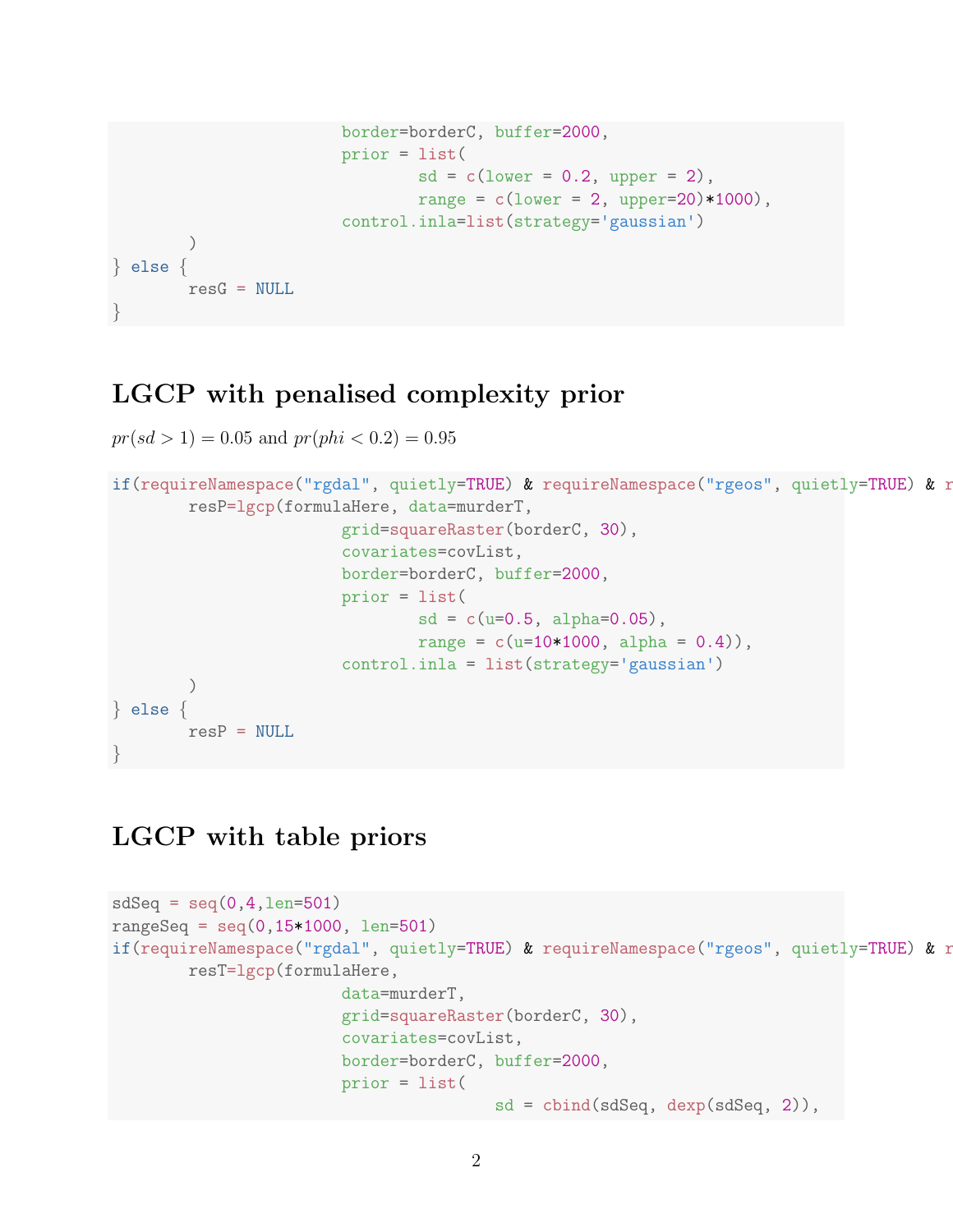```
)
} else {
        resT = NULL
}
```
# Parameters

```
if(!is.null(resG$parameters))
        knitr::kable(resG$parameters$summary[,c(1,3,5)], digits=3)
```
control.inla = list(strategy='gaussian')

range = cbind(rangeSeq, dexp(rangeSeq, 1/5000))),

```
if(!is.null(resP$parameters))
        knitr::kable(resP$parameters$summary[,c(1,3,5)], digits=3)
```

```
if(!is.null(resT$parameters))
        knitr::kable(resT$parameters$summary[,c(1,3,5)], digits=3)
```
# Maps